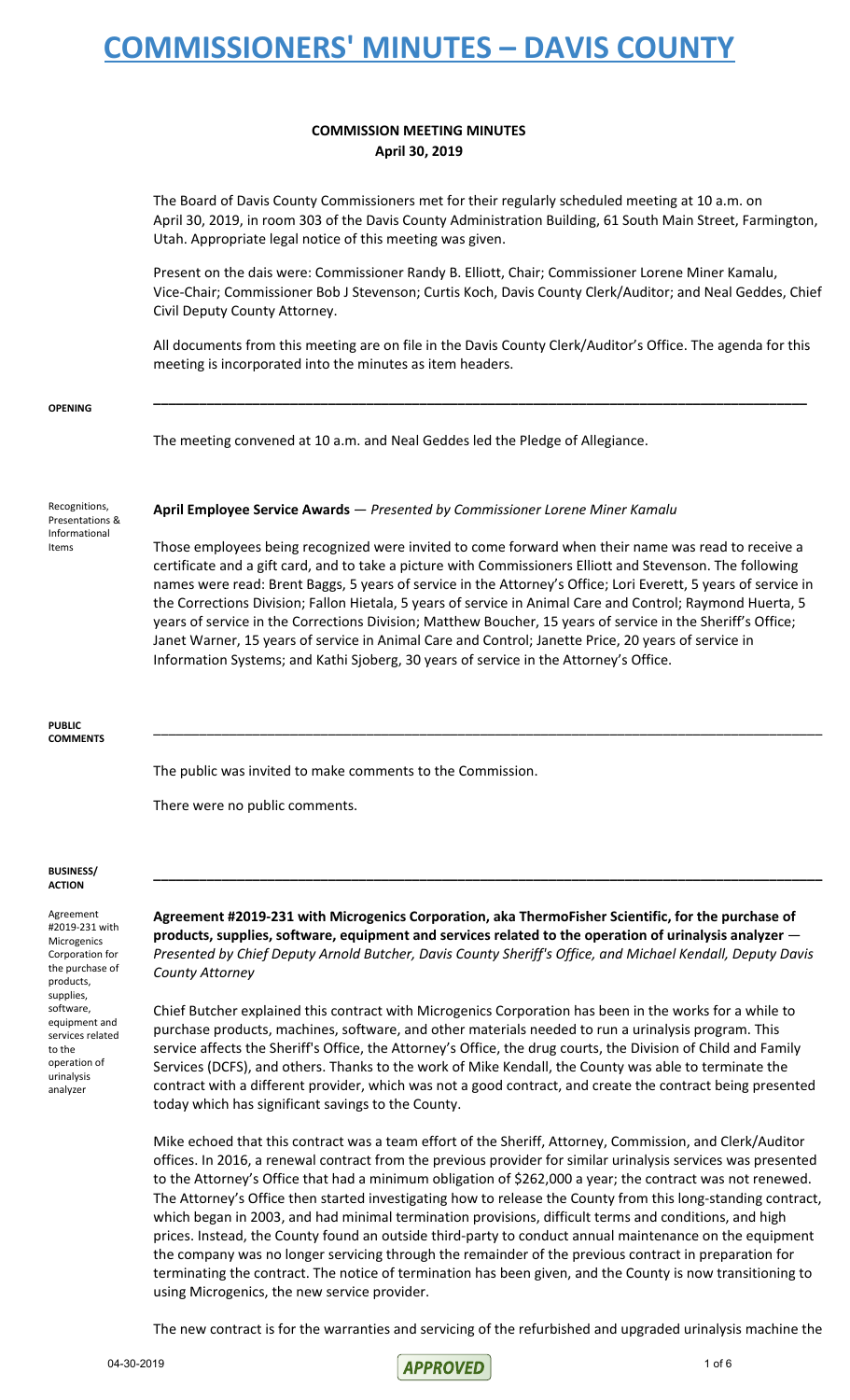County will be purchasing outright through a separate contract. It also includes a software package for the Sheriff's Office and a different software package for the Attorney's Office, and a new water system for the machine. The previous contract would have cost \$1.3 million; the new contract will cost the County just under \$500,000. The equipment transition will begin at the end of May. The contract period is 05/31/2019 to 05/30/2024. The payable amount is estimated \$88,741.32 annually for five years.

The Commission expressed their thanks and the initiative in looking deeper at the long-standing contract. Neal Geddes thanked those involved and said it was a tremendous team effort, but Mike was a key player in the whole process as he researched the costs and different options. He went above and beyond his regular duties. Curtis Koch also echoed Neal's comments. Curtis especially appreciates Mike's work to move this forward despite the resistance.

> Motion to Approve: Com. Stevenson Seconded: Com. Kamalu All voted Aye

Quitclaim Deed #2018-128-B with Woodside Homes of Utah, LLC to finalize the sale of Tax ID 12-106-0036

**Quitclaim Deed #2018-128-B with Woodside Homes of Utah, LLC to finalize the sale of Tax ID 12-106-0036** — *Presented by Tony Thompson, Davis County Property Manager*

This quitclaim deed is part of the permit to construct a road crossing with Woodside Homes on the part of the Syracuse drain and flood control property, also known as Tax ID 12-106-0036. Woodside has met all the requirements as outlined in the permit and is ready to move forward with the process. The road crossing will connect two phases of Woodside's development. The quitclaim deed will be recorded with the plat. This plat was first presented to the Property Committee in Oct. 2017 and was declared surplus in Mar. 2018. The plat's terms state the land will be dedicated to Syracuse City with an easement being given back to Davis County for flood control purposes. The quitclaim deed has no beginning or end date and is neither payable nor receivable.

> Motion to Approve: Com. Kamalu Seconded: Com. Stevenson All voted Aye

Agreement #2019-232 with Comcast Enterprise for Point-to-Point line at the Davis County. Technical Center

**Agreement #2019-232 with Comcast Enterprise for Point-to-Point line at the Davis County Technical Center** — *Presented by Mark Langston, Davis County Information Systems Director*

This agreement with Comcast is to install a point-to-point line at the Attorney's investigation team's tech center. It is an annual license that is paid monthly. The contract period is 04/30/2019 to 04/30/2022. The payable amount is \$3,455.40 annually for three years.

> Motion to Approve: Com. Stevenson Seconded: Com. Kamalu All voted Aye

Notice of Award #2019-233 with U.S. HUD for FY 2019 CDBG Award and form SF-424 application

**Notice of Award #2019-233 with U.S. Housing and Urban Development (HUD) for fiscal year (FY) 2019 Community Development Block Grant (CDBG) Award and form SF-424 application** — *Presented by Stephen Lyon, Davis County Grants Administrator*

On April 15, 2019, Housing and Urban Development (HUD) notified the County it had been awarded funding for the fiscal year 2019 Community Development Block Grant (CDBG). The SF-424 form needs to be signed and returned in the annual action plan to finalize the award. The contract period is 07/01/2019 to 06/30/2020. The receivable amount is \$880,955.

Subgrantee **Subgrantee Agreement #2019-234 with Centerville City for 2018-2019 Community Development Block**

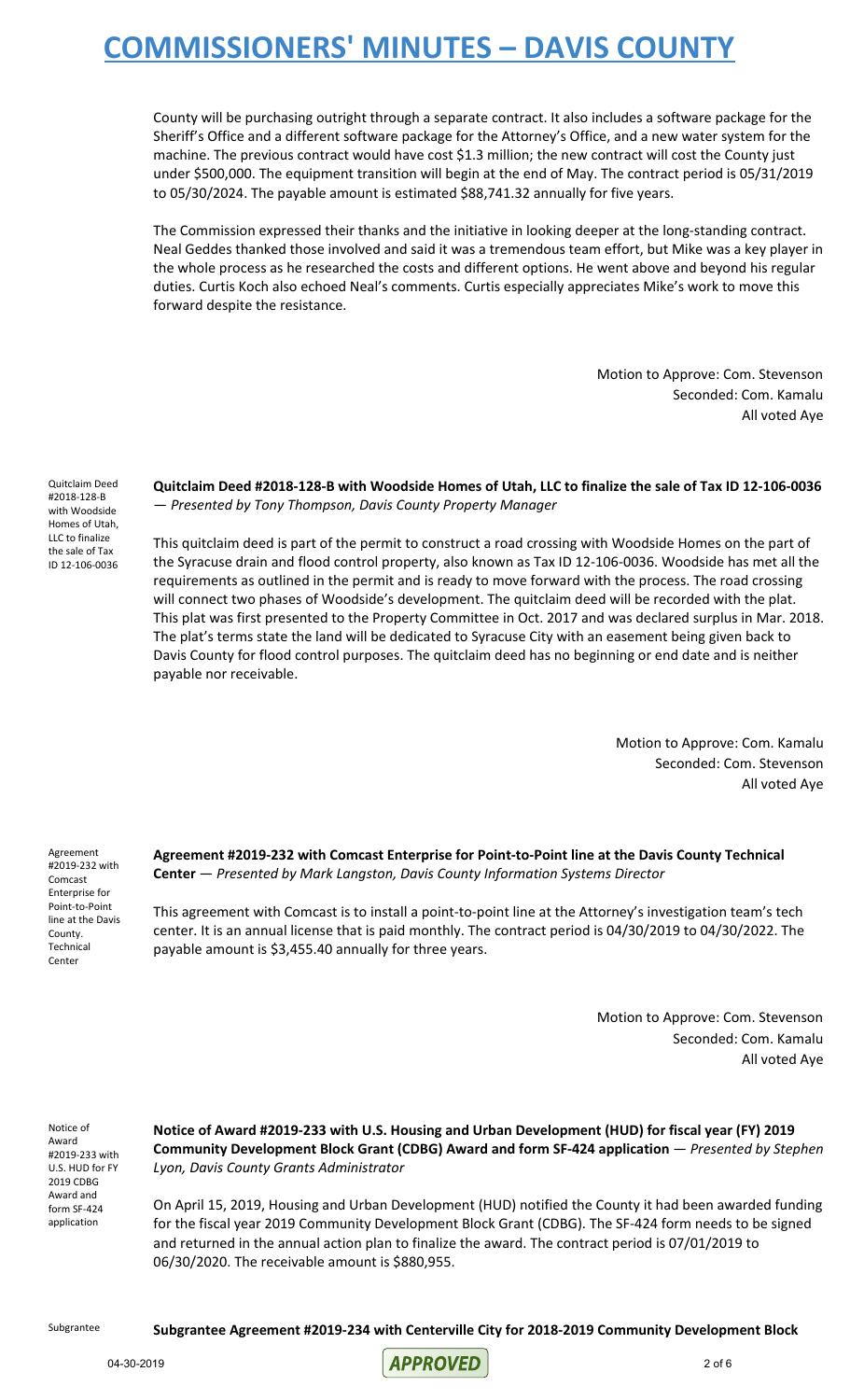Agreement #2019-234 with Centerville City for 2018-2019 CDBG funding for installation of ADA compliant sidewalk ramps

**Grant (CDBG) funding for installation of an American's with Disabilities Act (ADA) compliant sidewalk ramps** — *Presented by Stephen Lyon, Davis County Grants Administrator*

This subgrantee agreement with Centerville City is to install an American's with Disabilities (ADA) compliant sidewalk ramps. The contract period is 04/01/2019 to 07/31/2019. The payable amount is \$40,000.

> Motion to Approve: Com. Kamalu Seconded: Com. Stevenson All voted Aye

Agreement # 2019-235 with Robert I. Merrill Company for DMV interior and exterior door replacement

**Agreement #2019-235 with Robert I. Merrill Company for Davis County Division of Motor Vehicles (DMV) Building's interior and exterior door replacement** — *Presented by Mack McDonald, Davis County Facilities Management Director*

This is a sole-source contract with Robert I. Merrill Company is for the Division of Motor Vehicles (DMV) door replacements. For several years, the County has received complaints about American's with Disabilities (ADA) access to this building. The building does not have automatic door openers; instead, the doors have a five and a half pound pull to be ADA compliant. With the awarded Community Development Block Grant (CDBG) funds, new doors can now be installed. This company has done many doors with the County, including those in the Administration Building and the Library headquarters, and have proven themselves trustworthy. Two years ago the County worked with a different door company for the Health Department's doors and had many problems; because of this, Merrill was chosen to do the work at the DMV. The contract period is 04/23/2019 to 08/30/2019. The payable amount is \$38,645.

Change Order #2018-546-F with R&O Construction for the Syracuse Library remodel and expansion project

**Change Order #2018-546-F with R&O Construction for the Syracuse Library remodel and expansion project** — *Presented by Mack McDonald, Davis County Facilities Management Director*

This change order is for the Syracuse Library project. The project is not into the contingency fund as it is still using the savings discovered during the valuation engineering. There will be three or four more change orders coming but the two being presented today are some of the largest of the remaining changes. One of the changes is to permanently fix the existing building's leaks as requested by Facilities and the Library departments. Also, as the new building is tied into the existing building, a critical expansion joint needs to be installed to allow the buildings to move. The contract period is 11/13/2018 to 12/31/2020. The payable amount is \$18,781.96.

> Motion to Approve: Com. Stevenson Seconded: Com. Kamalu All voted Aye

Summary List #2019-236 of nine low-risk, low-dollar agreements for the 2019 Davis County Fair

**Summary List #2019-236 of nine low-risk, low-dollar agreements for the 2019 Davis County Fair** — *Presented by Stephanie Medlin, Davis County Legacy Events Center Events Coordinator*

This is a low-dollar, low-risk summary report for the 2019 Davis County Fair. It includes agreements for advertising, main stage entertainers like the hypnotist, Maddie Wilson, and Salt Rock City, and the Fair's designer, Diane McDonald. The contract period is 05/01/2019 to 08/01/2019. The payable amount is \$5,445.

Agreement #2019-237 with Midway West Amusements for carnival rides and related services at 2019-2021 Davis County Fairs

**Agreement #2019-237 with Midway West Amusements for carnival rides and related services at 2019-2021 Davis County Fairs** — *Presented by Stephanie Medlin, Davis County Legacy Events Center Events Coordinator*

Midway West has provided the carnival rides at the Fair for many years, and are easy to work with and do a great job at minimizing the risk at the Fair. This contract is for the next three years. The County does not pay them to come but does receive a portion of the profit from the rides. The contract period is 08/12/2019 to 08/31/2021. The receivable amount is 20 percent of the carnival rides' gross profits.

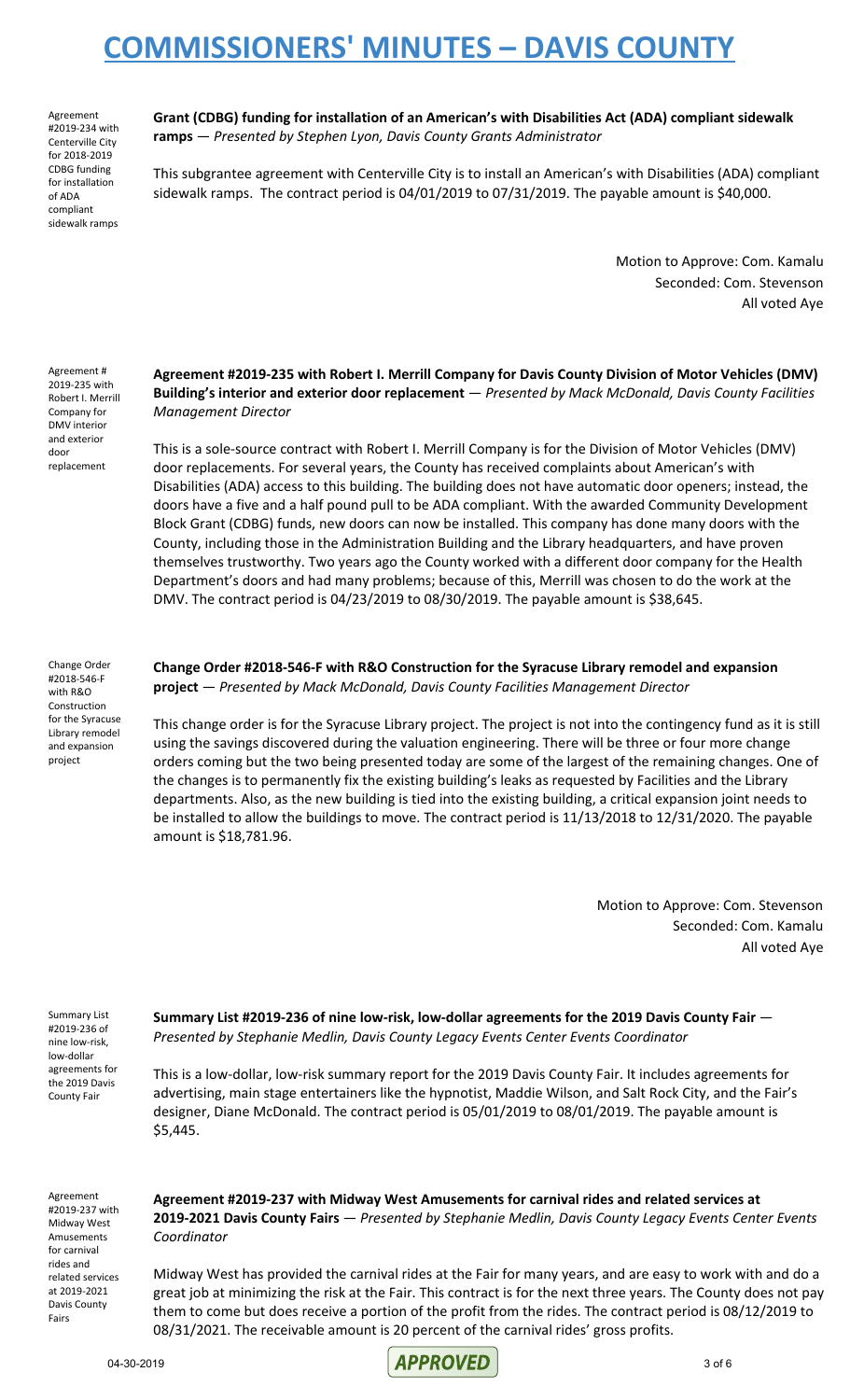Agreement #2019-238 with Weber State Federal Credit Union to sponsor the carnival rides at the 2019 Davis County Fair

**Agreement #2019-238 with Weber State Federal Credit Union to sponsor the carnival rides at the 2019 Davis County Fair** — *Presented by Stephanie Medlin, Davis County Legacy Events Center Events Coordinator*

The Weber State Federal Credit Union approached the County about sponsoring the 2019 Fair. They will be sponsoring the carnival rides and will place banners around the Fair and their logo on promotional materials, as well as a prime booth location for face-to-face marketing. The sponsorship money goes into the Fair and not to the carnival rides; their name will just be attached to the carnival rides. The contract period is 07/01/2019 to 07/15/2020. The receivable amount is \$3,000.

> Motion to Approve: Com. Kamalu Seconded: Com. Stevenson All voted Aye

Agreement #2019-239 with Secure Instant Payments for online and IVR telephone system property tax payment processing

**Agreement #2019-239 with Secure Instant Payments for online and the Interactive Voice Response (IVR) telephone system property tax payment processing** - *Presented by Mark Altom, Davis County Treasurer*

This change is to have Secure Instant Payments, a Davis County company, process the online and over-the-phone property tax payments. Secure Instant Payments will cost a little more per month, about \$20 per month, but offers more robust services to the user and the County than the previous provider. Overall, it is still more cost effective than processing payments manually. The County will provide a file of outstanding payments daily to Secure Instant Payments and they will provide a report of payments made to the County. The County's website will redirect the users to the Secure Instant Payments website to view account balances or make the payments on current or delinquent property taxes. Payments can be made online through a credit card or an automated clearing house (ACH) electronic check. If paying via a credit card, the user pays the 2.45 percent fee; last year, a little under \$2 million in taxes were paid with a credit card. The contract period begins 04/24/2019. The payable amount is \$20 per month, \$0.09 per interactive voice response (IVR) transactions, and \$0.49 per ACH transactions.

> Motion to Approve: Com. Kamalu Seconded: Com. Stevenson All voted Aye

Request Approval #2019-240 of Davis County Audit Committee Policy 1200

**Request Approval #2019-240 of Davis County Audit Committee Policy 1200** — *Presented by Curtis Koch, Davis County Clerk/Auditor*

This will be known as Section 1200 of the Financial Policy and Procedure and will be used to better improve the County through financial, performance, and compliance audits. It also allows for a quarterly and annual review [by the Audit Committee] of the implementation of methods and framework for internal controls. The policy goes into effect 05/07/2019.

> Motion to Approve: Com. Kamalu Seconded: Com. Stevenson All voted Aye

Request Approval #2019-241 to cancel the May 14, 2019, Davis County Commission Meeting

**Request Approval #2019-241 to cancel the May 14, 2019, Davis County Commission Meeting** — *Presented by Commissioner Elliott*

This request is to cancel the May 14, 2019, Commission Meeting. The Commissioners will be attending the National Association of Counties (NACo) Western Interstate Regional (WIR) Conference.

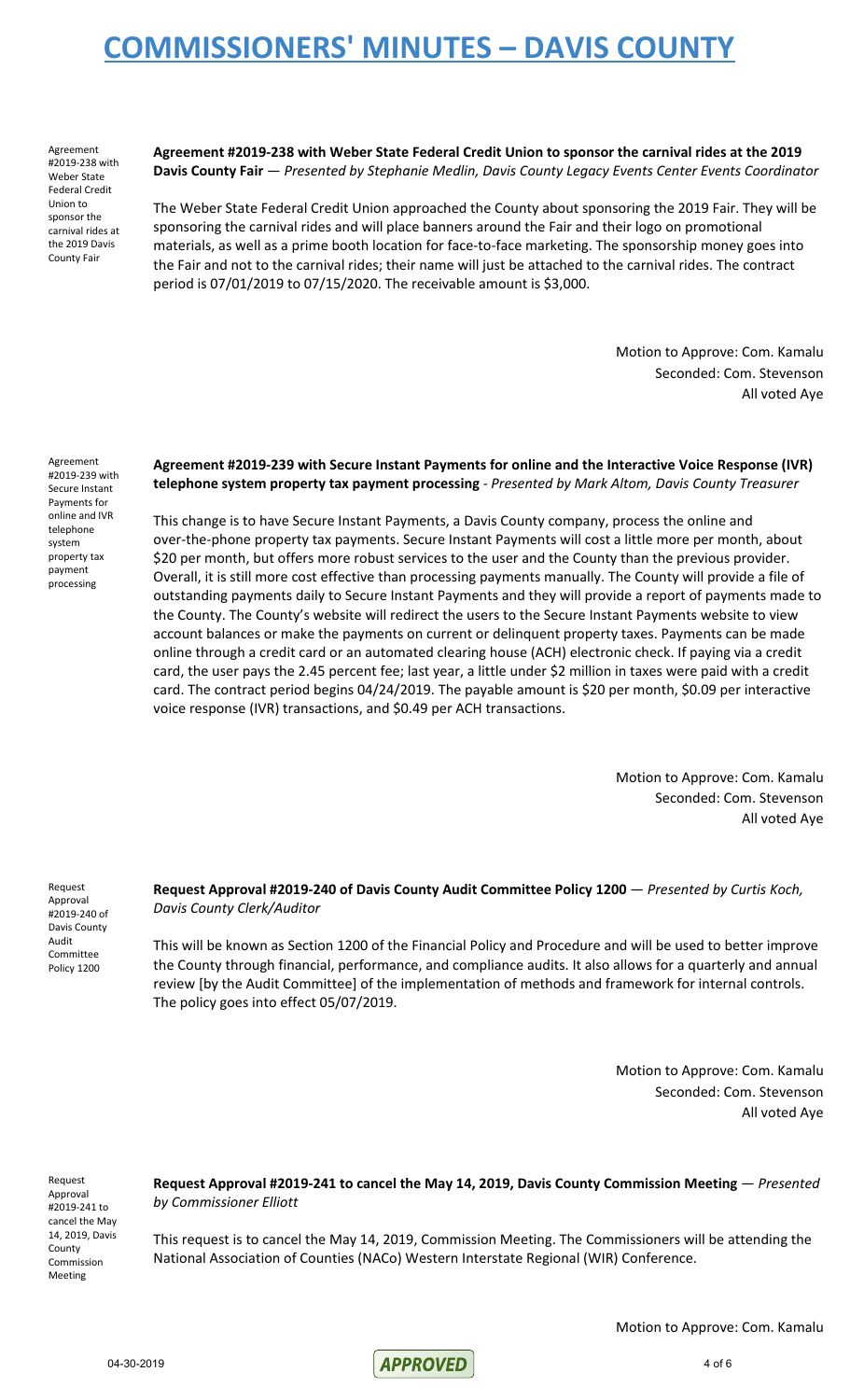Seconded: Com. Stevenson All voted Aye

|                                               | Commissioner Kamalu moved to recess to Board of Equalization. Commissioner Stevenson seconded the motion. All voted Aye.                                                                                                                                                                           |
|-----------------------------------------------|----------------------------------------------------------------------------------------------------------------------------------------------------------------------------------------------------------------------------------------------------------------------------------------------------|
| <b>BOARD OF</b><br><b>EQUALIZATION</b>        |                                                                                                                                                                                                                                                                                                    |
| Property Tax<br>Register                      | Property Tax Register matters were presented by Curtis Koch, Davis County Clerk/Auditor as follows:                                                                                                                                                                                                |
|                                               | Under Auditor Adjustment's appeals are two appeals recommended for approval, and one recommended<br>for no change in value. Under Auditor's corrections is one veteran tax abatement exemption for 2018.<br>Under Assessor Adjustments is one mobile home appeal that is recommended for approval. |
|                                               | Motion to Approve: Com. Stevenson<br>Seconded: Com. Kamalu<br>All voted Aye                                                                                                                                                                                                                        |
| <b>CONSENT</b><br><b>ITEMS</b>                | Commissioner Kamalu moved to reconvene Commission Meeting. Commissioner Stevenson seconded the motion. All voted Aye.                                                                                                                                                                              |
|                                               |                                                                                                                                                                                                                                                                                                    |
| <b>Check Registers</b>                        | <b>Check Registers</b>                                                                                                                                                                                                                                                                             |
|                                               | Check Registers were approved.                                                                                                                                                                                                                                                                     |
|                                               | Motion to Approve: Com. Kamalu                                                                                                                                                                                                                                                                     |
|                                               | Seconded: Com. Stevenson<br>All voted Aye                                                                                                                                                                                                                                                          |
| Indigent<br>Hardship<br>Abatement<br>Register | <b>Indigent Hardship Abatement Register</b>                                                                                                                                                                                                                                                        |
|                                               | The Indigent Hardship Abatement Register applications for the following names were presented:                                                                                                                                                                                                      |
|                                               | John Carpenter                                                                                                                                                                                                                                                                                     |
|                                               | Motion to Approve: Com. Kamalu<br>Seconded: Com. Stevenson<br>All voted Aye                                                                                                                                                                                                                        |
|                                               | Kim Fields                                                                                                                                                                                                                                                                                         |
|                                               | Motion to Approve: Com. Kamalu<br>Seconded: Com. Stevenson<br>All voted Aye                                                                                                                                                                                                                        |

Janette Mabey's application is being denied because she does not qualify.

Motion to Deny: Com. Kamalu Seconded: Com. Stevenson All voted Aye